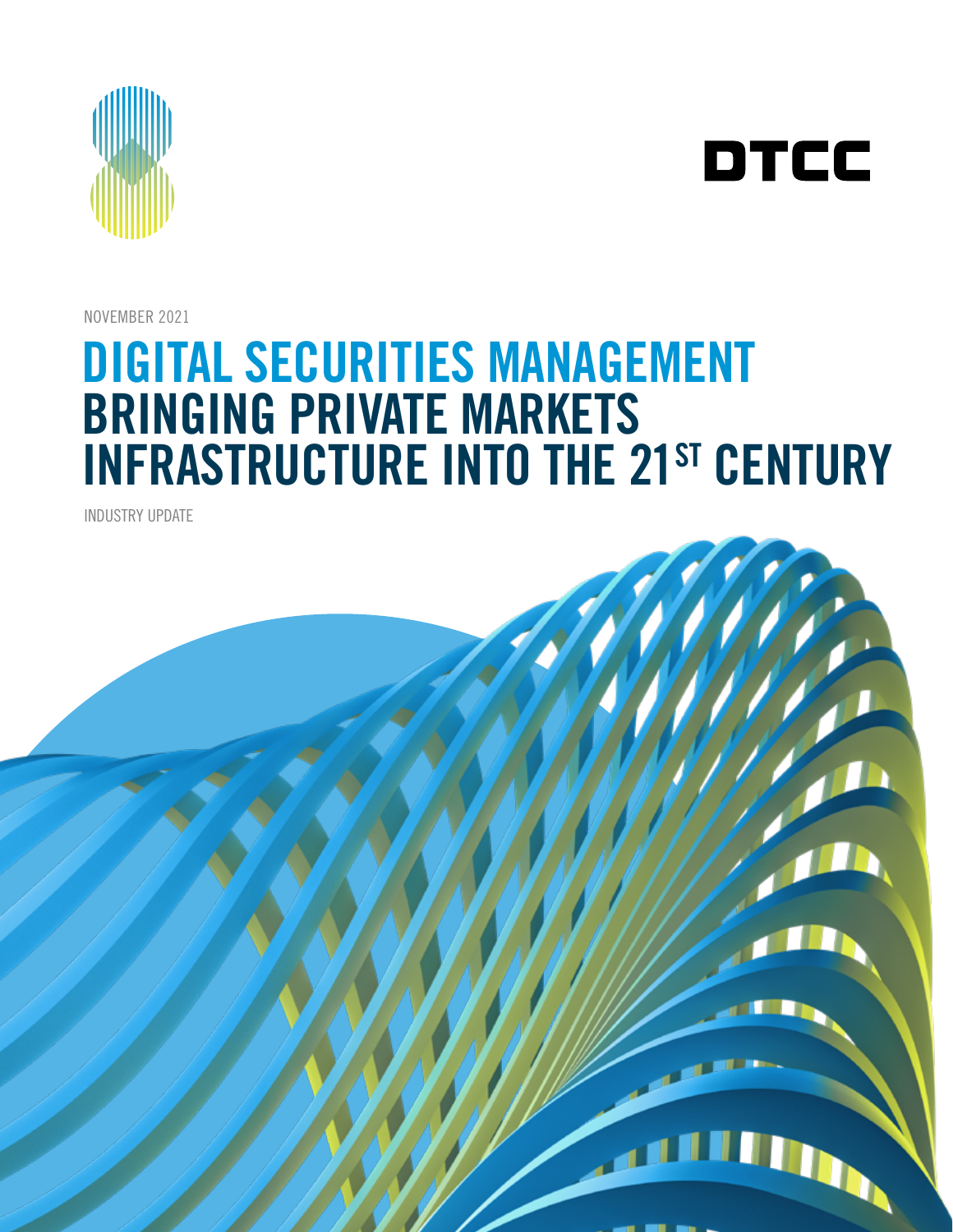# **TABLE OF CONTENTS**

| DSM BENEFITS THE ENTIRE ECOSYSTEM ACROSS THE FULL LIFE CYCLE OF SECURITIES  4 |  |
|-------------------------------------------------------------------------------|--|
|                                                                               |  |
|                                                                               |  |
|                                                                               |  |
|                                                                               |  |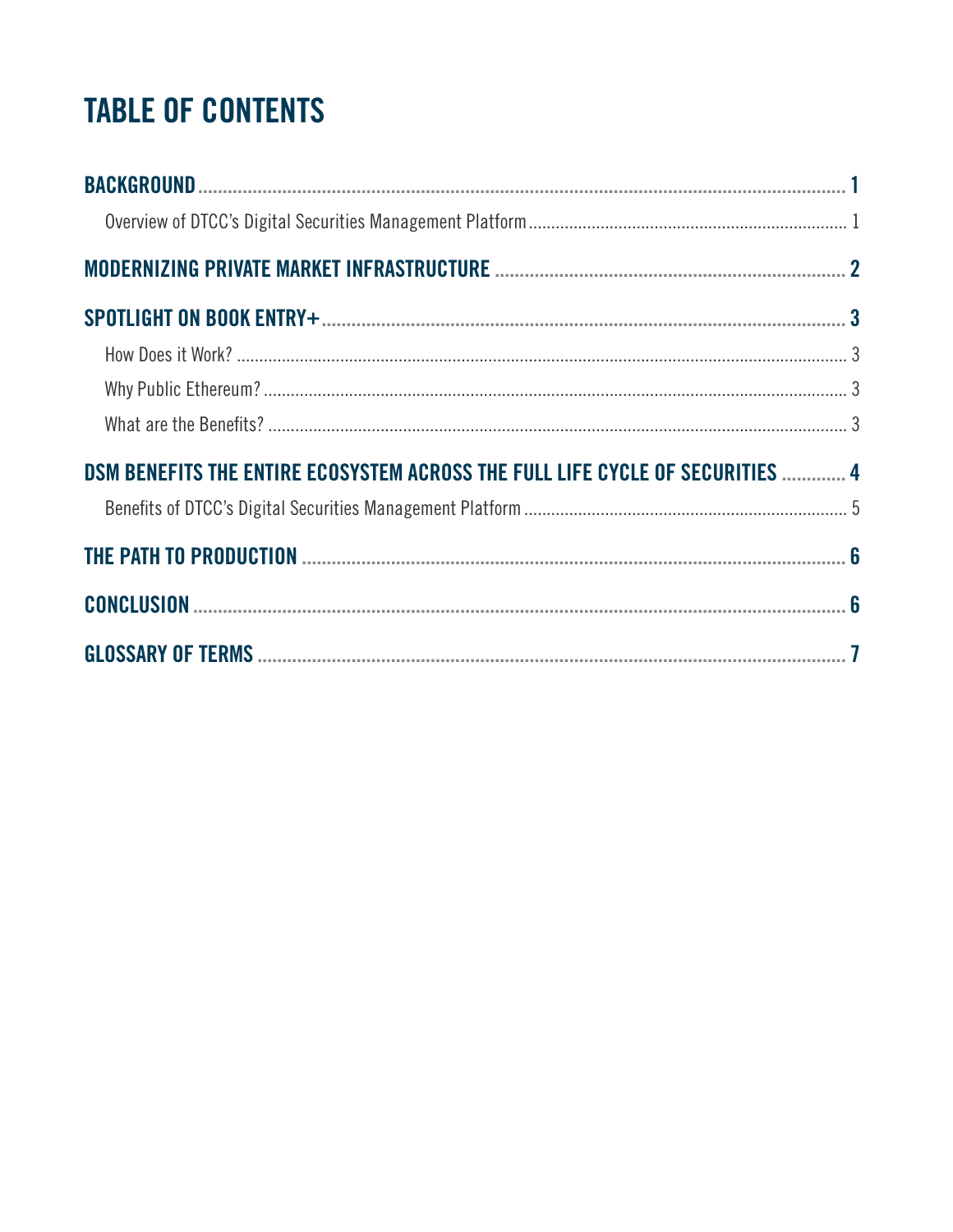## <span id="page-2-0"></span>**BACKGROUND**

In 2019, DTCC began researching the U.S. private markets to evaluate modernization opportunities based on unmet client needs, new technology and DTCC's ability to provide robust and resilient market infrastructure.

Following an extensive evaluation of the private markets and the drivers for digitalization, DTCC published a case study on [Project Whitney](https://www.dtcc.com/~/media/Files/Downloads/settlement-asset-services/user-documentation/Project-Whitney-Paper.pdf), a multi-phase project to address a range of issues, including manual processes, market fragmentation, regulatory uncertainty and a lack of trusted providers. We developed a prototype and engaged key stakeholders to validate the solution by:

- Hosting a series of one-on-one workshops with 40+ clients and market participants, including placement agents, custodians, transfer agents, cap table providers, broker-dealers and marketplaces;
- Meeting with 150+ representatives across issuer services, custody, placement services, trading, as well as technology and digital innovation functions;
- Showcasing the prototype solution at over 15 industry forums; and
- Completing three technical integrations for experimenting workflows and functionality with potential partner firms.

The industry response to Project Whitney was overwhelmingly positive, which served as a catalyst for deeper and more comprehensive collaboration with clients and stakeholders to further understand the challenges and pain points in All of this work and collaboration has led to DTCC's decision to launch DTCC's Digital Securities Management platform to transform and modernize private markets infrastructure.

private markets in their 'traditional' format, as well as new challenges related to security tokenization.

All of this work and collaboration has led to DTCC's decision to develop DTCC's Digital Securities Management (DSM) platform to transform and modernize private markets infrastructure<sup>1</sup>.

#### Overview of DTCC's Digital Securities Management Platform

Digital Securities Management is a modular, service-based platform positioned to modernize and digitalize private market securities throughout issuance, distribution and secondary transfer. DSM will initially support pre-IPO equity securities ('Reg D' and 'Reg A' instruments), however, the platform was designed to easily scale and expand into other markets, positioning it to become the platform of choice for funds, debt, real estate, loans and other instruments that are underserved today from a market infrastructure perspective.

The DSM platform will help remove manual processes end-to-end, reduce cost, increase speed to market and bring private market operational flows in line with other streamlined and efficient asset classes. In addition, DSM builds on DTCC's history of mutualizing non-competitive, non-differentiating services, such as trade processing and asset movement. This is important as it enables firms in the private markets ecosystem to dedicate their resources to value creation opportunities.

DSM is developed on cloud-based technology and uses an application programming interface (API) design, while providing optional, blockchain-agnostic functionality to tokenize securities. This provides maximum flexibility for firms to choose the infrastructure that's most appropriate for them and their clients based on their current technology capabilities.

Finally, DSM supports more efficient secondary market liquidity, greater access to a broader set of investors and more streamlined capital raising processes. The vision of DSM is to enable a seamless transition for companies as they evolve from private to public. DTCC anticipates launching the first phase of DSM in early 2022<sup>2</sup>.

<sup>&</sup>lt;sup>1</sup> Implementation of DSM and its services discussed herein are pending regulatory review and approval by the U.S. Securities and Exchange Commission.

<sup>2</sup> Pending regulatory review and approval by the U.S. Securities and Exchange Commission.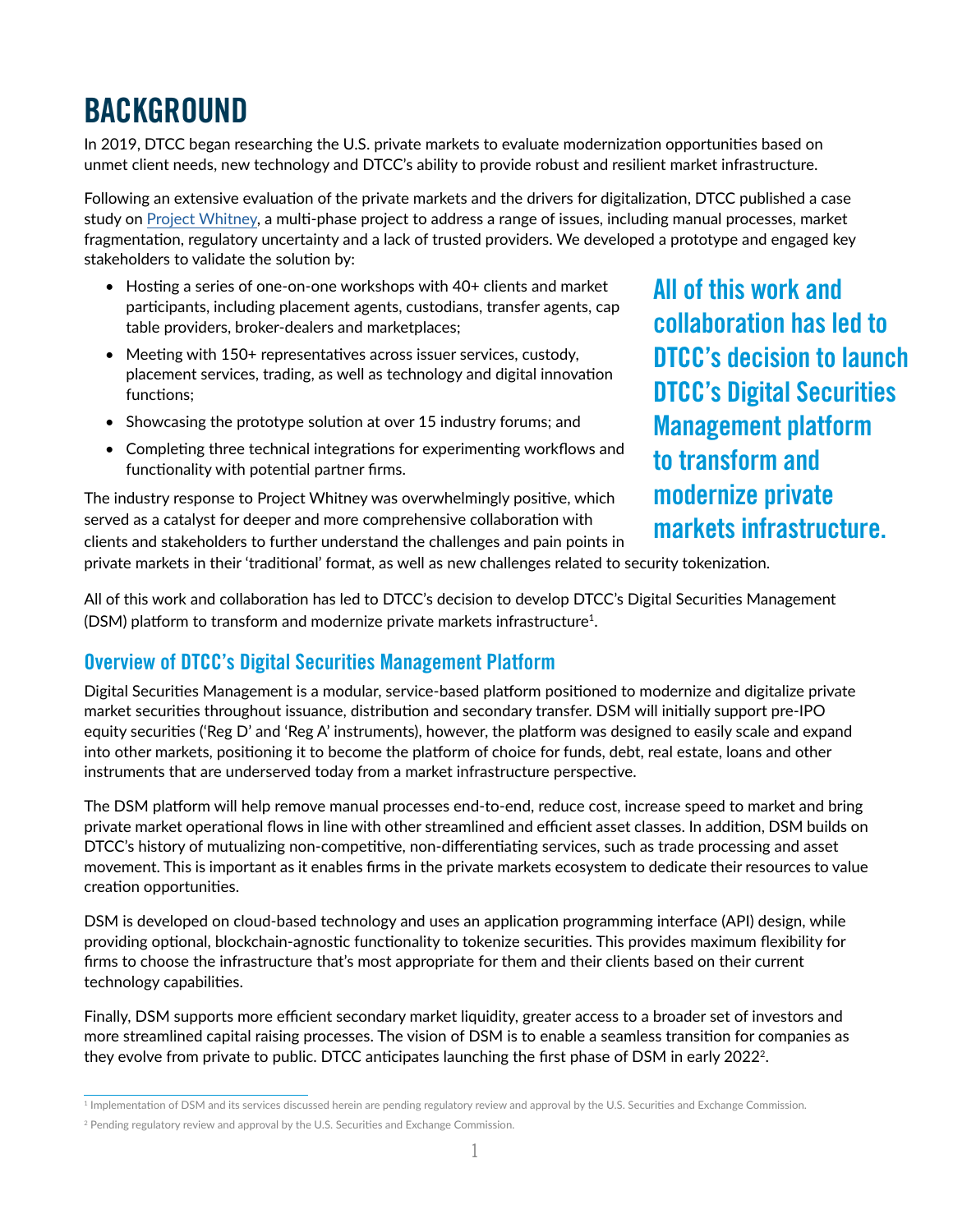### <span id="page-3-0"></span>MODERNIZING PRIVATE MARKET INFRASTRUCTURE: FOR TODAY AND FOR THE FUTURE

Given the explosive growth in private markets, there has been a proliferation of new entrants seeking to leverage innovative and emerging technologies, such as blockchain, to accelerate the modernization of systems and processes that have not kept pace with market evolution. While it is easy to see the potential efficiencies and benefits gained from these cutting-edge solutions, not all private market participants are prepared or able to transform their operating models at the same pace.

The lack of a coordinated transformation among market participants is likely to result in market fragmentation as firms develop their business models—with some struggling to meet existing regulatory guidelines and identify how new technologies could best be leveraged within their firms. As more players enter the space and fragmentation increases, it magnifies the importance of establishing common infrastructure and standards that benefit the greatest number of market participants, while allowing further innovation to prosper and thrive.

The feedback from market participants is clear, they require an industry-wide solution that, from inception:

- Provides immediate benefits to the largest number of current market participants through widely used, standard technology, such as databases, cloud infrastructure, APIs, and intuitive user interfaces; and
- Supports blockchain-agnostic tokenization functionality for market participants already prepared to unlock the potential of the technology.

As a result, with the expected launch of DSM in early 2022, the platform will support two complimentary models to modernize and digitalize private markets infrastructure:

#### TRADITIONAL SECURITIES ('BOOK ENTRY'):

At its core, DSM is built on a cloud-based infrastructure leveraging a relational database architecture to create a 'book entry' record of securities information and data, including security master files, investor and issuer registries, industry-standard security identification numbers and codification of transfer restrictions.

Clients will access the system using standard APIs and custom-built, web-accessible graphical user interfaces (GUIs). Integration into existing infrastructure by market participants will be straightforward, allowing for rapid time to market and adoption and, most important, immediate realization of benefits from a more efficient operating model.

#### TOKENIZED SECURITIES ('BOOK ENTRY+'):

From launch, DSM will provide the option for market participants to create tokenized representations of a security without the need for bespoke technology.

Although it will initially integrate with the Public Ethereum Network, the DSM platform is architected to be blockchain agnostic, and additional public and private blockchain support will be rolled out based on client and market demand.

Importantly, DTCC is exploring the possibility of DSM serving as a Good Control Location<sup>3</sup>, which – subject to regulatory approval – would allow financial institutions to hold tokenized securities on an investor's behalf.

<sup>&</sup>lt;sup>3</sup> An entity's designation as a Good Control Location is based, in part, on its ability to maintain exclusive control over customer securities. See Rule 15c3-3 under the Securities Exchange Act of 1934 (17 CFR § 240.15c3-3), also known as the Customer Protection Rule. Use of DSM to establish Good Control is contingent upon regulatory consideration and approval by the U.S. Securities and Exchange Commission.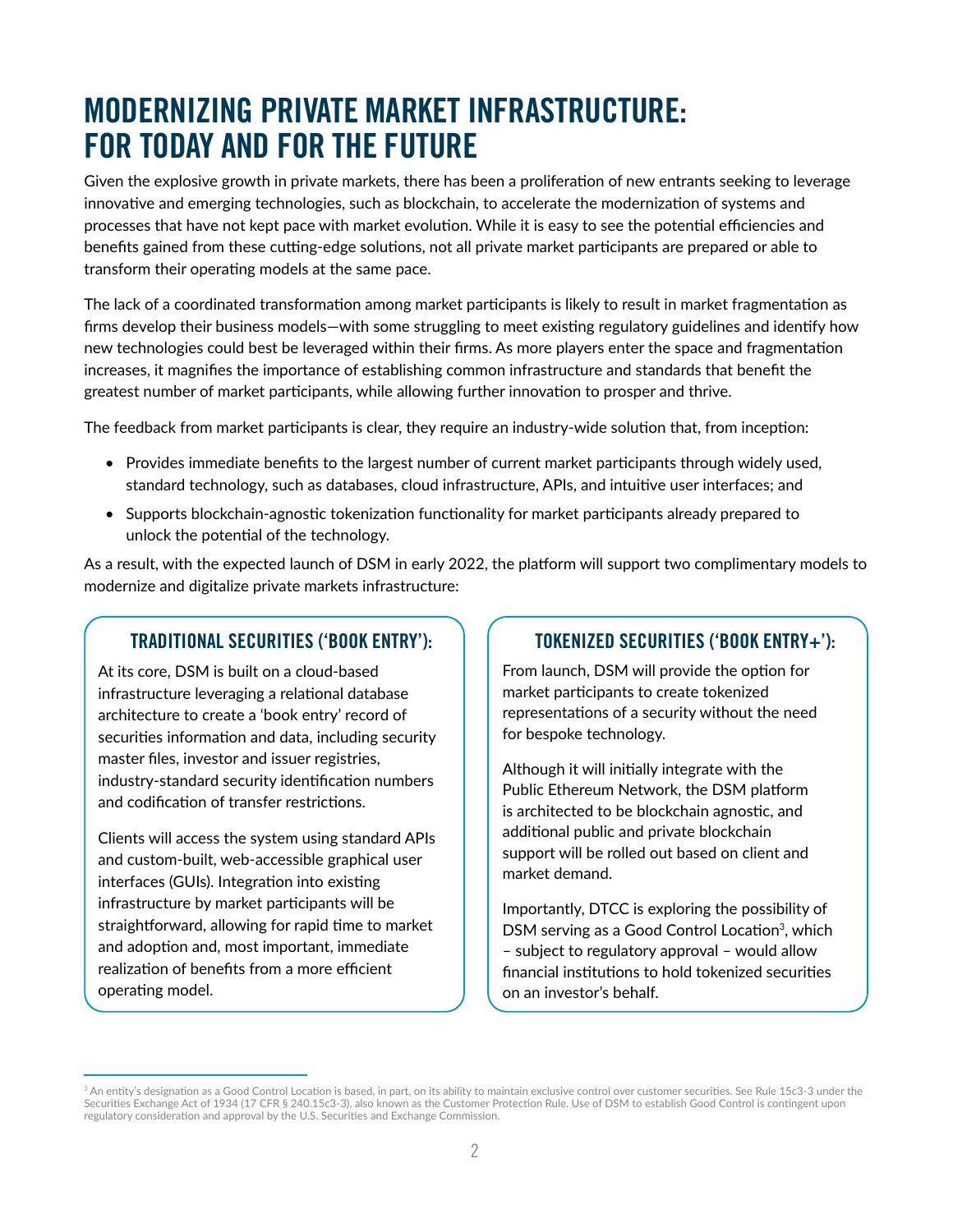# <span id="page-4-0"></span>SPOTLIGHT ON BOOK ENTRY+

#### How Does it Work?

At the time of asset issuance, the DSM platform deploys a Token Contract implemented to maintain token balances and enable token holders to instruct transfers, query balances and a range of other capabilities. Tokens are then minted to the addresses associated with investors in a primary offering and linked back to the positions maintained in the DSM Stock Record. Any on-chain token transfer first seeks approval from the DSM Platform, which acts as a Blockchain Oracle and ensures transfer restrictions pass and off-chain records are updated. Due to the design of the Book Entry+ Token Contract, DSM validation cannot be circumvented.



#### Why Public Ethereum?

While the DSM platform is architected to be blockchain agnostic, the first release will support issuance of Book Entry+ securities on the Public Ethereum Network given the network's current adoption by financial institutions and the range of existing tooling and standards.

#### What are the Benefits?

- Compatible with existing tooling due to the use of an ERC-20 Interface
- Implements transfer restriction logic off-chain to enable the enforcement of complex restrictions while minimizing gas costs
- Allows the option for Investors to hold tokens directly in wallets, initiate transactions, and settle against on-chain payment mechanisms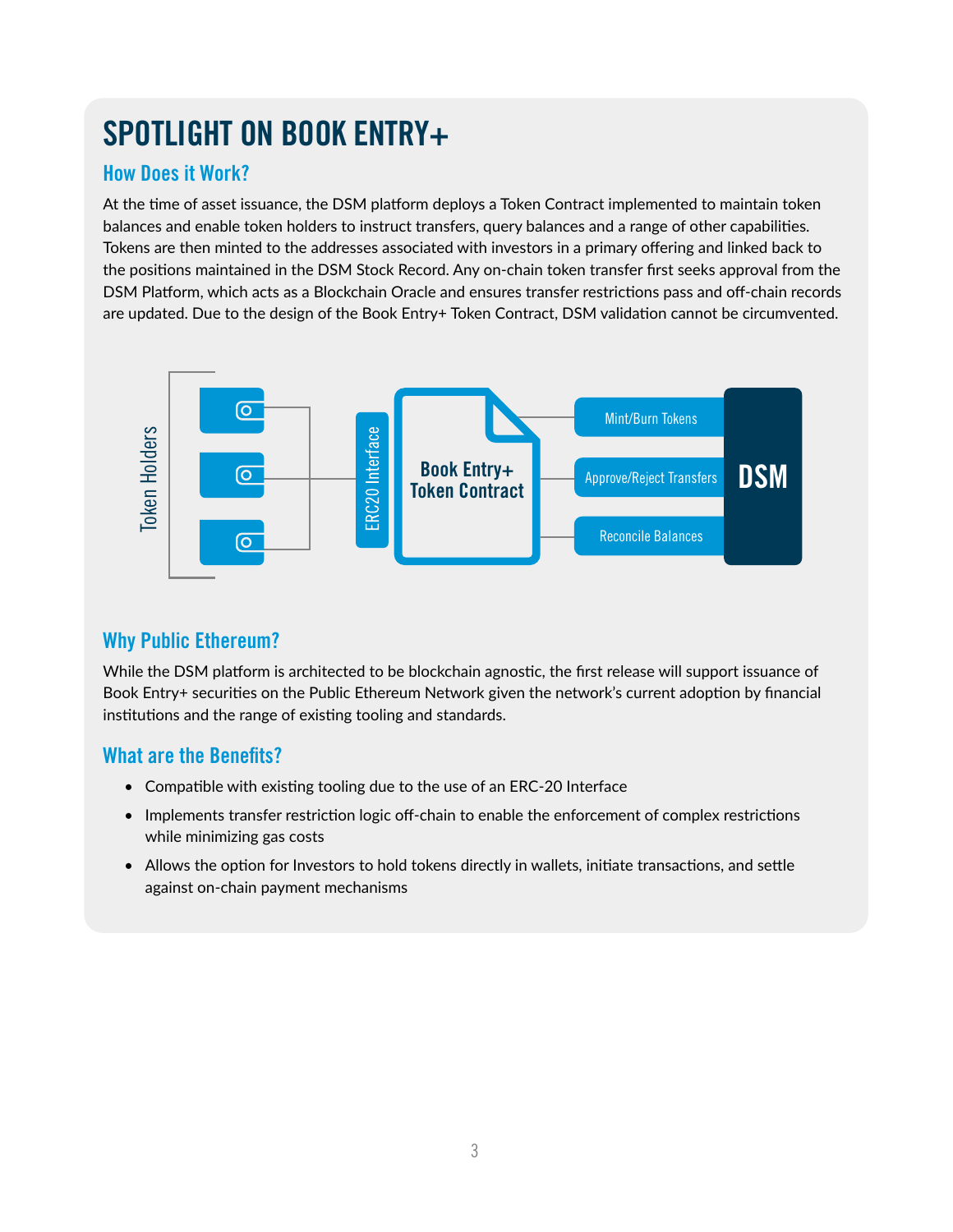### <span id="page-5-0"></span>DSM BENEFITS THE ENTIRE ECOSYSTEM ACROSS THE FULL LIFE CYCLE OF SECURITIES

Private markets operate today in a complex ecosystem served by a mosaic of market participants. DSM is designed to integrate seamlessly within that ecosystem:



Key features of the DSM platform across the life cycle of a security include:

| <b>ASSET ELIGIBILITY</b>      | • Creation of Security Master Record and assignment of unique asset identifier<br>• Election of transfer restriction programs                                               |
|-------------------------------|-----------------------------------------------------------------------------------------------------------------------------------------------------------------------------|
| <b>PRIMARY OFFERING</b>       | • Ability to upload a 'book' of primary Investors for offerings closed outside of the platform<br>• Support for the distribution and closing of an offering on the platform |
| <b>ISSUANCE</b>               | • Uncertificated issuance (Book Entry)<br>• Option for tokenized representation (Book Entry+)                                                                               |
| <b>SECONDARY TRANSACTIONS</b> | • Venue-instructed trade processing from Marketplaces<br>• Participant-instructed bilateral delivery orders                                                                 |
| <b>POST TRADE</b>             | $\bullet$ T+1 (or beyond) gross settlement for primary and secondary orders<br>• Position and activity reporting for Investor's Agents and Issuer's Agents                  |
|                               |                                                                                                                                                                             |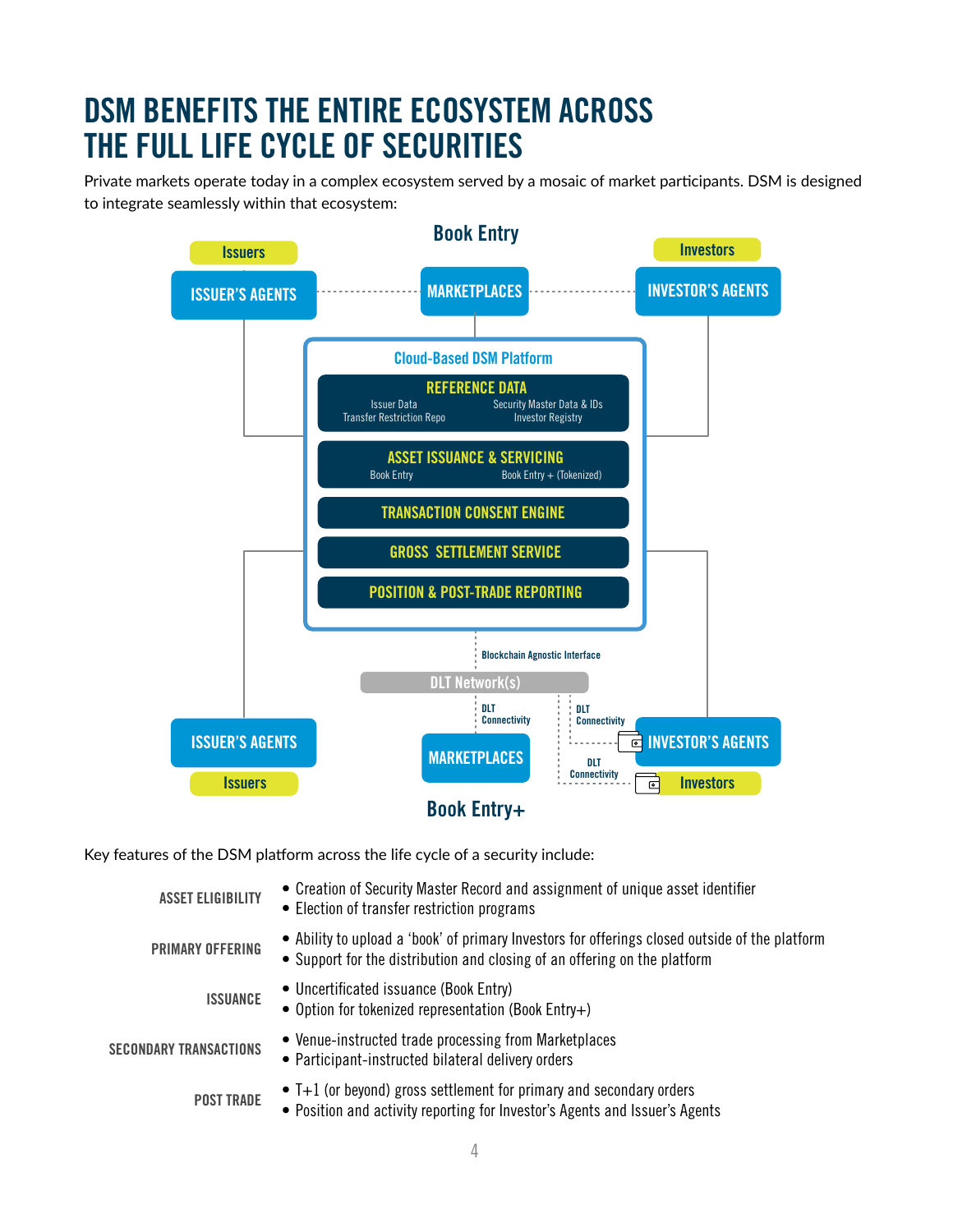#### Benefits of DTCC's Digital Securities Management Platform

As a foundational layer of market infrastructure that supports the full life cycle of private market securities, DSM is designed to provide a range of benefits for all market participants in the private market ecosystem:

- Cost mutualization of non-differentiated services, such as centralized stock record keeping and codification of transfer restrictions;
- Reduced operational costs through standards and increased automation, including security identifiers, T+1 gross settlement, and electronification of transfer restriction approvals; and
- A dynamic platform that is easily extendable and expandable to a broad range of private market instruments, including funds, real estate, debt and others.

In addition to the broader industry benefits, DSM provides many enhancements, improvements, and business enablers to specific private market participants:



Further, DTCC is exploring the ability for broker-dealers to hold customer assets while relying on DSM as a "Good Control Location" for both traditional and tokenized representations of securities, subject to regulatory consideration and approval.3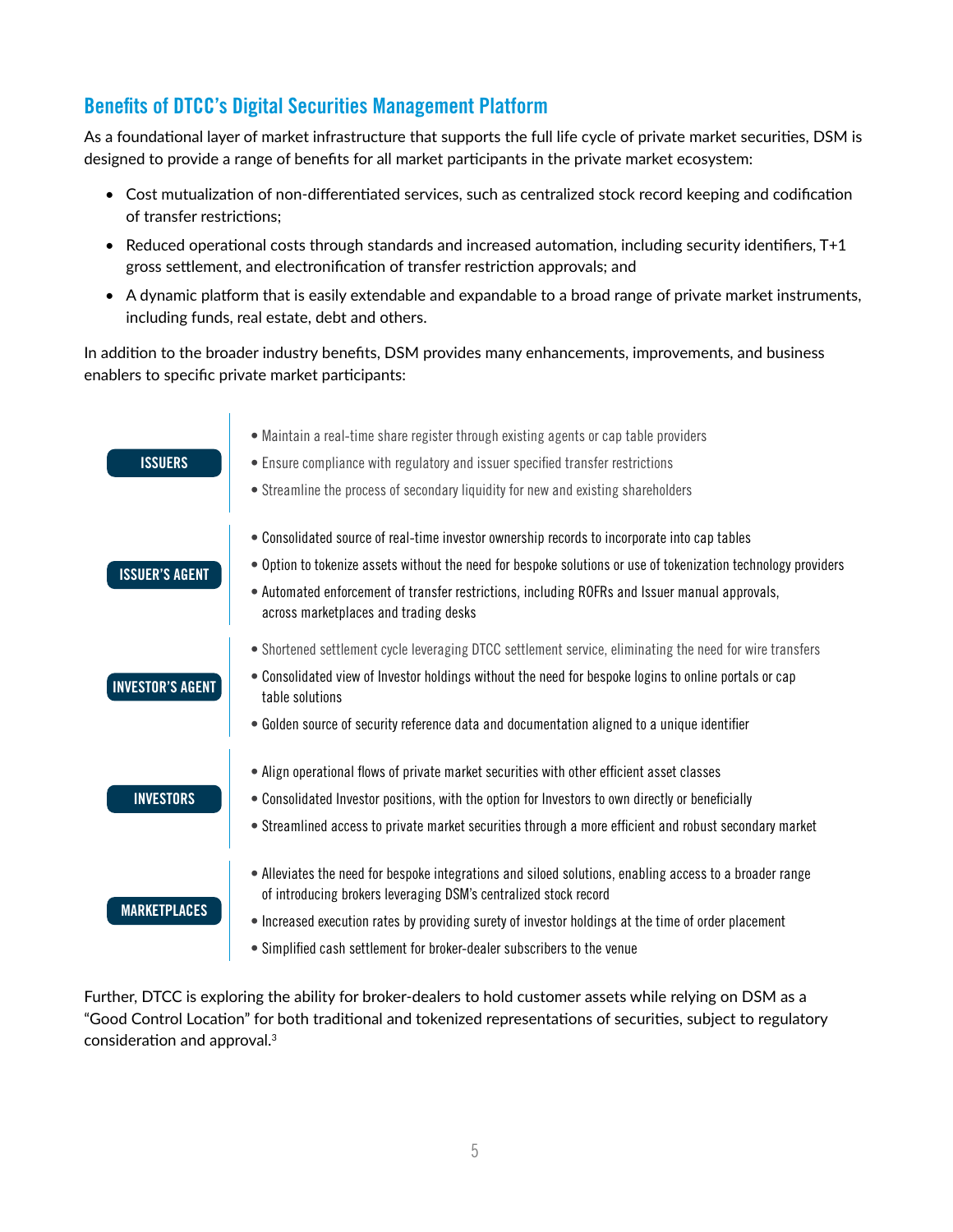# <span id="page-7-0"></span>THE PATH TO PRODUCTION

DTCC is now in the production build phase of the Digital Securities Management platform and, subject to final regulatory approval, is expected to launch the service in early 2022.



From a product scope perspective, the initial offering will support Reg D and Reg A/A+ securities. Post-launch, client demand will drive the further evolution and expansion of the platform across both supported asset types (pooled investment funds, REITs, Debt, Loans and others), as well as alternate public and private blockchains.

# **CONCLUSION**

DTCC has a long history of driving innovation to strengthen post-trade processes and providing resilient, secure and efficient infrastructure for the financial services industry. Our commitment to innovation is reflected in the platforms and processes we have implemented to protect the safety and soundness of the markets through record volume and volatility. The DSM platform represents the next step in our digitalization journey and serves as an example of incorporating innovative technology and business concepts designed to strengthen post-trade processes and provide a resilient, secure and efficient post-trade infrastructure for the industry.

While DTCC believes the digitalization of both financial and real assets shows great promise, efforts to develop highly efficient markets for these assets face substantial cost and complexities. Because markets are unpredictable and demand for new innovation may emerge over time, it is important to modernize infrastructure and processes in a way that enables use and adoption by a broad set of clients without forcing adoption of a specific technology. This approach puts value creation front and center.

DTCC welcomes engagement with all participants in the private market ecosystem. Please contact the DSM team at [DSM@dtcc.com.](mailto:DSM%40dtcc.com?subject=Digital%20Securities%20Management%20Industry%20Update) We look forward to collaborating with the industry to advance the digital transformation of the private markets infrastructure.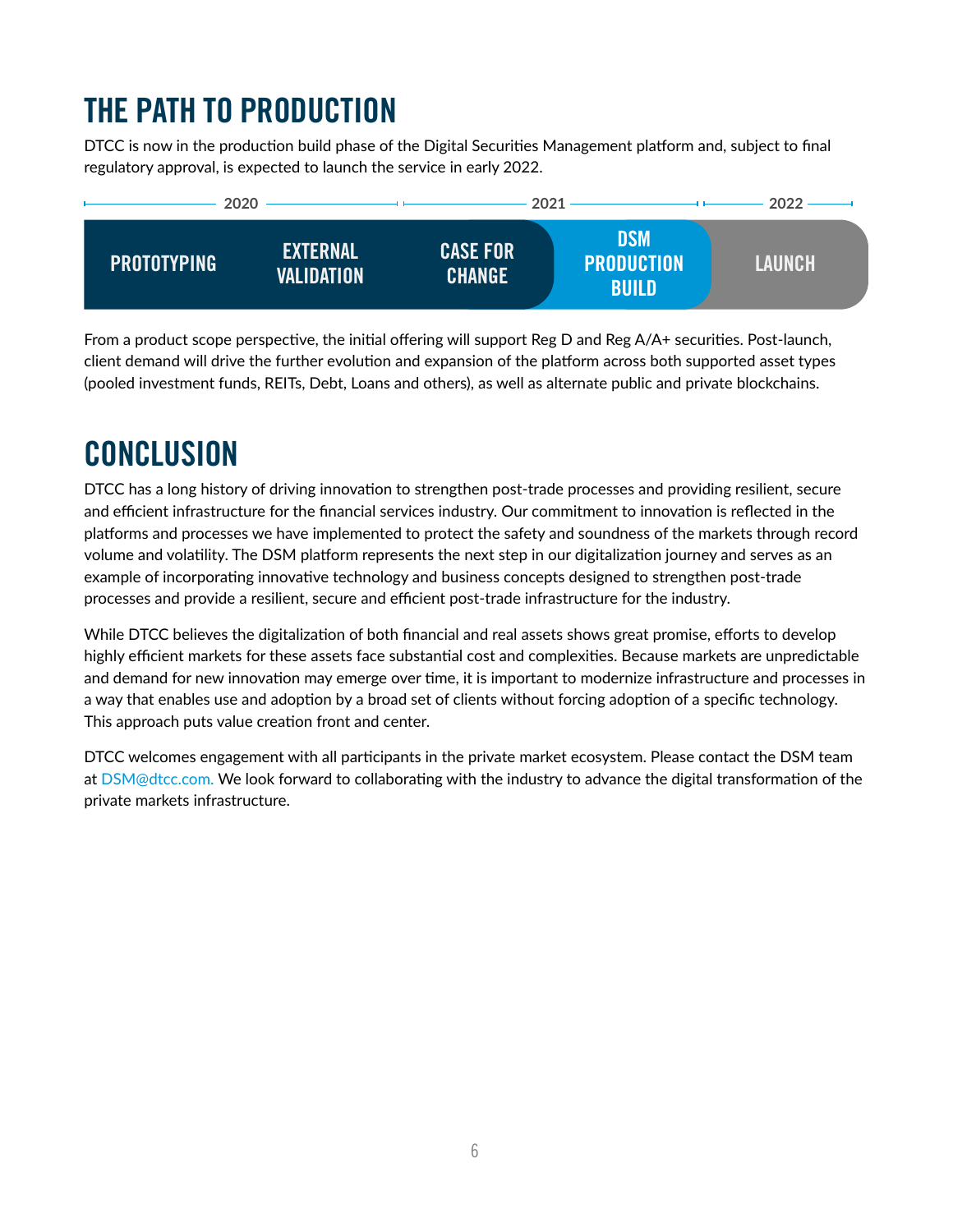### <span id="page-8-0"></span>GLOSSARY OF TERMS

**Alternative Trading System (ATS) –** *Trading venue operated by a broker-dealer that seeks to match buyers and sellers in securities transactions.*

**Blockchain Oracle –** *Any device or entity that connects a deterministic blockchain with off-chain data.*

**Good Control Location –** An entity's designation as a Good Control Location is based, in part, on its ability to maintain exclusive control over customer securities. See Rule 15c3-3 under the Securities Exchange Act of 1934 (17 CFR § 240.15c3-3), also known as the Customer Protection Rule. Use of DSM to establish Good Control is contingent upon regulatory consideration and approval by the U.S. Securities and Exchange Commission.

**Investor –** *The individual or institution who participates in the primary offering, or a secondary offering of a security.*

**Investor Agents –** *The companies who provide services to Investors to support their private market investment activities, including broker-dealers, prime brokers, custodians, fund administrators and others.*

**Issuer –** *The private company looking to raise capital through the offering of their equity security.*

**Issuer Agents –** *The companies who provide services to Issuers to support their private market investment activities, including cap table providers, transfer agents, placement agents, broker-dealers and others.*

**Marketplaces –** *Venues, such as Alternative Trading Systems, that match buyers and sellers of securities.*

**Placement Agent –** *An entity (usually a broker-dealer) that assists private companies in structuring and raising capital for an exempt security offering.*

**Token Contract –** *A smart contract deployed on a DLT Network that manages token balances and the methods by which token transfers can be invoked.*